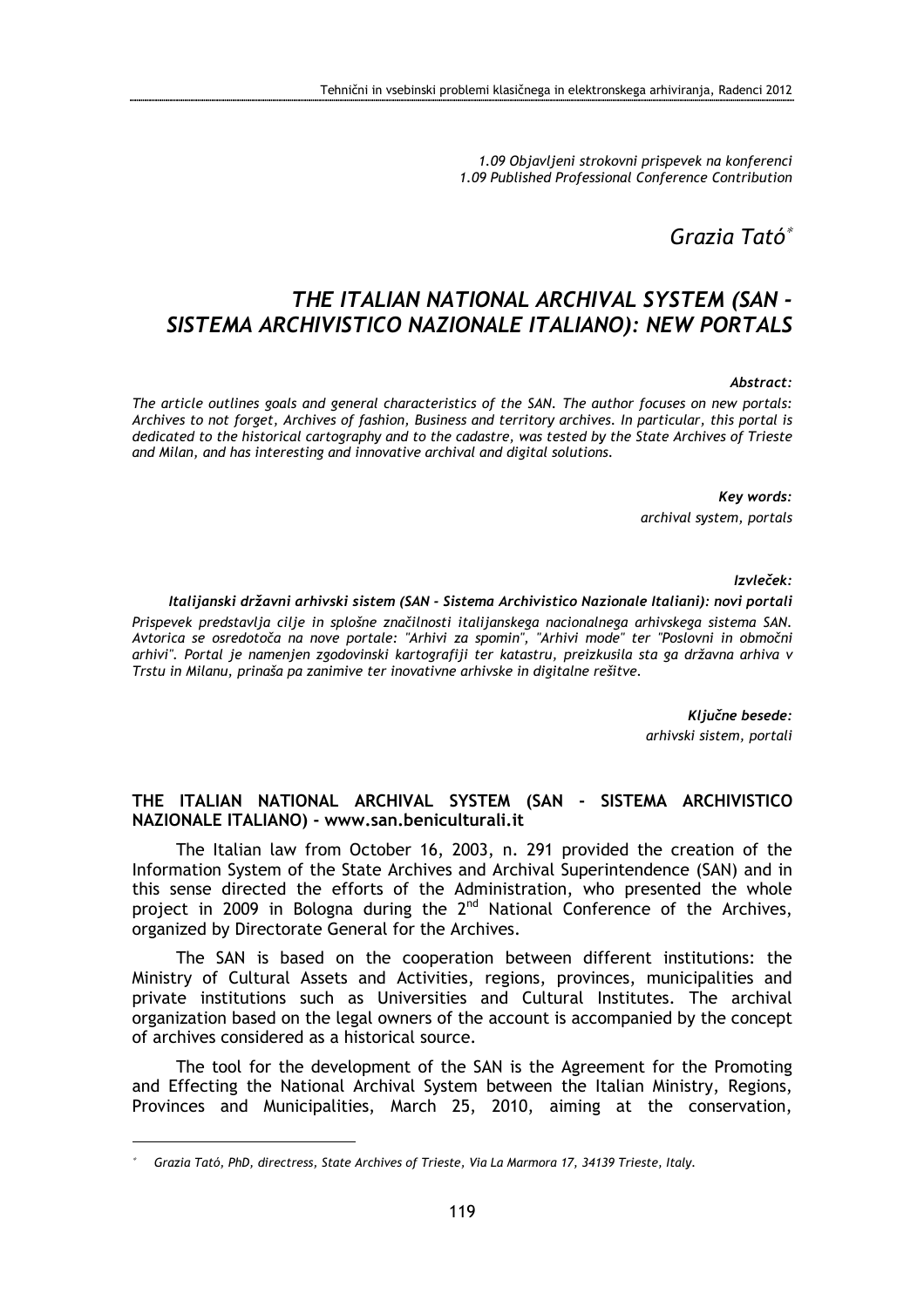management and promotion of the archival heritage and to ensure the best access conditions for all users, whose target, because of the spreading of computer tools, is becoming wider.

In the SAN the descriptions found in archival information systems of participating subjects and those produced by the Directorate General for Archives and Archival Institutions will be found: General Guide of the Italian state archives, SIUSA, SIAS, which will be merged into a new environment, provisionally referred to as the Unified Information System for Archives (SIUA), through the automatic migration of metadata, their integration and the provision of centralized services for query and search. The SAN aims to create a large virtual database, a database of available files on the national territory to be consulted even by non-specialists, accessible through a search both via traditional way and by more agile alternative routes, (biographies, audiovisual materials, timelines).

Special feature of the SAN is the creation of thematic Portals that will take advantage of resources in the catalog or digital library, but will have their own home page and a dedicated area.

The intent is promoting a wider knowledge of the Italian cultural heritage, which is a priority to ensure its safeguarding, giving consistency to the services to users in order to encourage a more "friendly" use of cultural heritage in the network, increasing the digitization of the documentation, harmonizing the various archival information systems and supporting their interoperability and accessibility.<sup>1</sup>

Seven Portals have already been made in the SAN, their structure being even both from a conceptual and a graphic point of view, so to guarantee their immediate recognition.

The Portals, presented in Pescara on December 17, 2011, are:

- Archives to not Forget,
- Enterprise Archives,
- Fashion Archives,
- Music Archives,
- Ancestors,
- Territories,

 $\overline{a}$ 

plus the Multimedia Historical Archives of the Mediterranean Sea.

<sup>1</sup> From the speech given in Trieste by the Director General for the Archives Luciano Scala at the 21<sup>st</sup> International Conference organised by the International Institute for Archival Science of Trieste and Maribor (IIAS).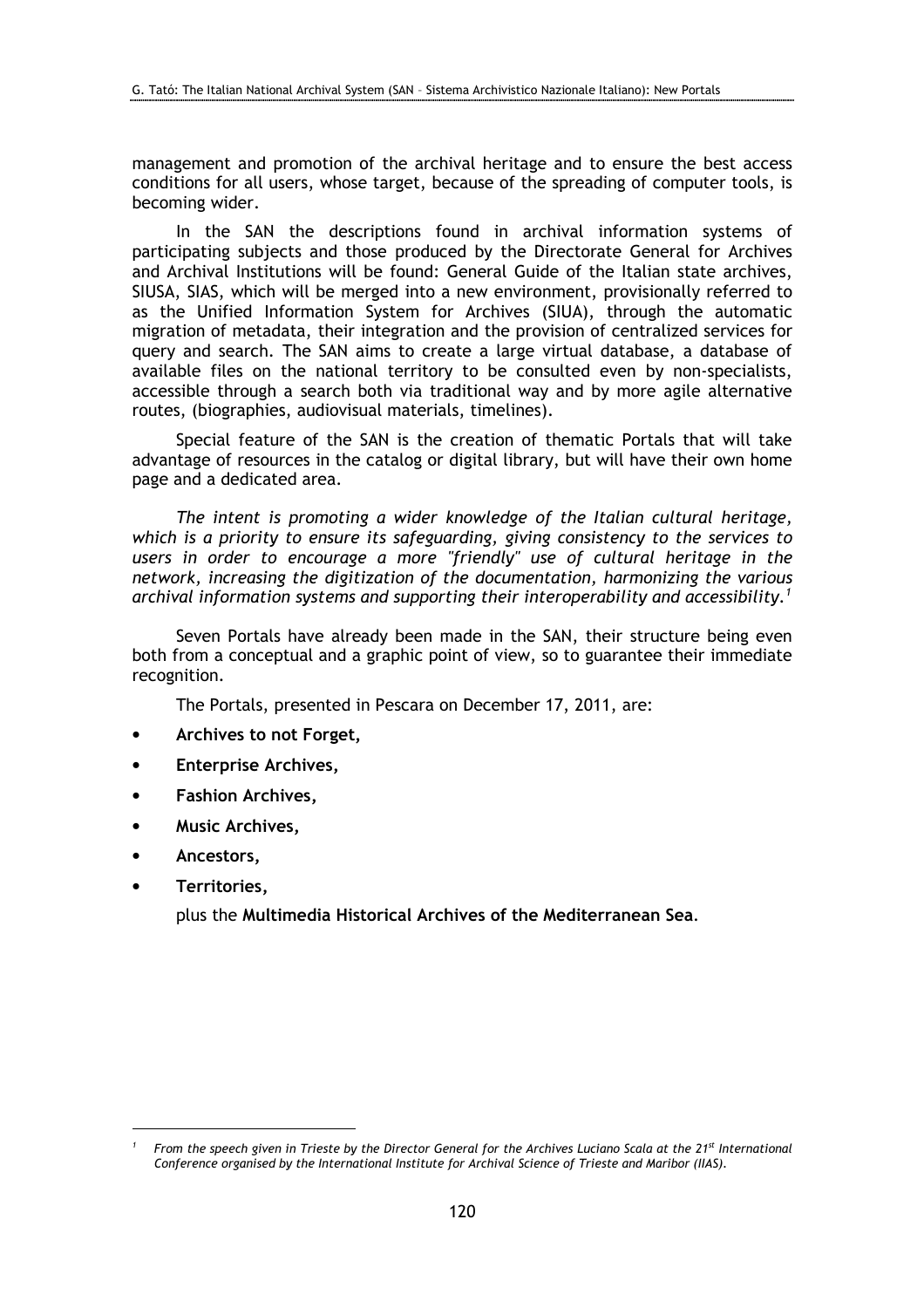# THE PORTALS

 $\overline{a}$ 

### 1 ARCHIVES TO NOT FORGET (http://www.memoria.san.beniculturali.it/)

On May 9, 2011, the day of memory of the victims of terrorism, the Portal dedicated to the sources on terrorism, political violence and organized criminality was presented, intended to be the first of all a census<sup>2</sup> of documentation (judicial sources, parliamentary inquiries, memorials, newspapers) kept in public and private archives, associations and centers for documentation.

The Portal is structured as follows:

- net: archives taking part in the initiative,
- past and present: chronology of the most important events,
- wall of memory: list of victims of political violence having terroristic and subversive character, starting from the 1960s,
- to deepen: files on the most important terroristic attacks and name of the victims,
- didactics: initiatives, exhibitions, meetings,
- multimedia gallery: images, audio and video files,
- archive search: search engine in the archives taking part in the initiative,
- library: link to OPAC SBN (Online Public Access Catalogue of the Italian National Book Service).

#### 2 ENTERPRISE ARCHIVES (http://www.imprese.san.beniculturali.it/)

The Portal dedicated to the enterprise archives, opened on June 24, 2011, was settled to better save the historical archives of the Italian public and private enterprises and to valorize the enterprises culture.

The enterprise archives are stored in the State Archives, foundations and cultural institutions, enterprises working still. The typologies of the documentation (technical drawings, photos, videos, historical manufactures), of the creators and of the preserving institutions mean preservation and management ways different from the usual: a first step was made beginning census, notifications of historical importance and acquisitions of archival fonds.

The Portal gives access to archival and bibliographic sources, and chronologies, biographies and data about the enterprises; photos, audios and videos are at disposal. The most important Italian enterprises act as partners. The Central State Archives put at disposal the databank of the Italian Office for Trademarks and Patents 1867-1965), having more than 170.000 trademarks; the Experiment Station of Cinematography – Ivrea National Archives of the Enterprise Cinema proposed a web TV with films from enterprise historical archives.

<sup>2</sup> See: Guida alle fonti per una storia ancora da scrivere, by Ilaria Moroni, Viterbo 2010, gathering the results of the first census of sources.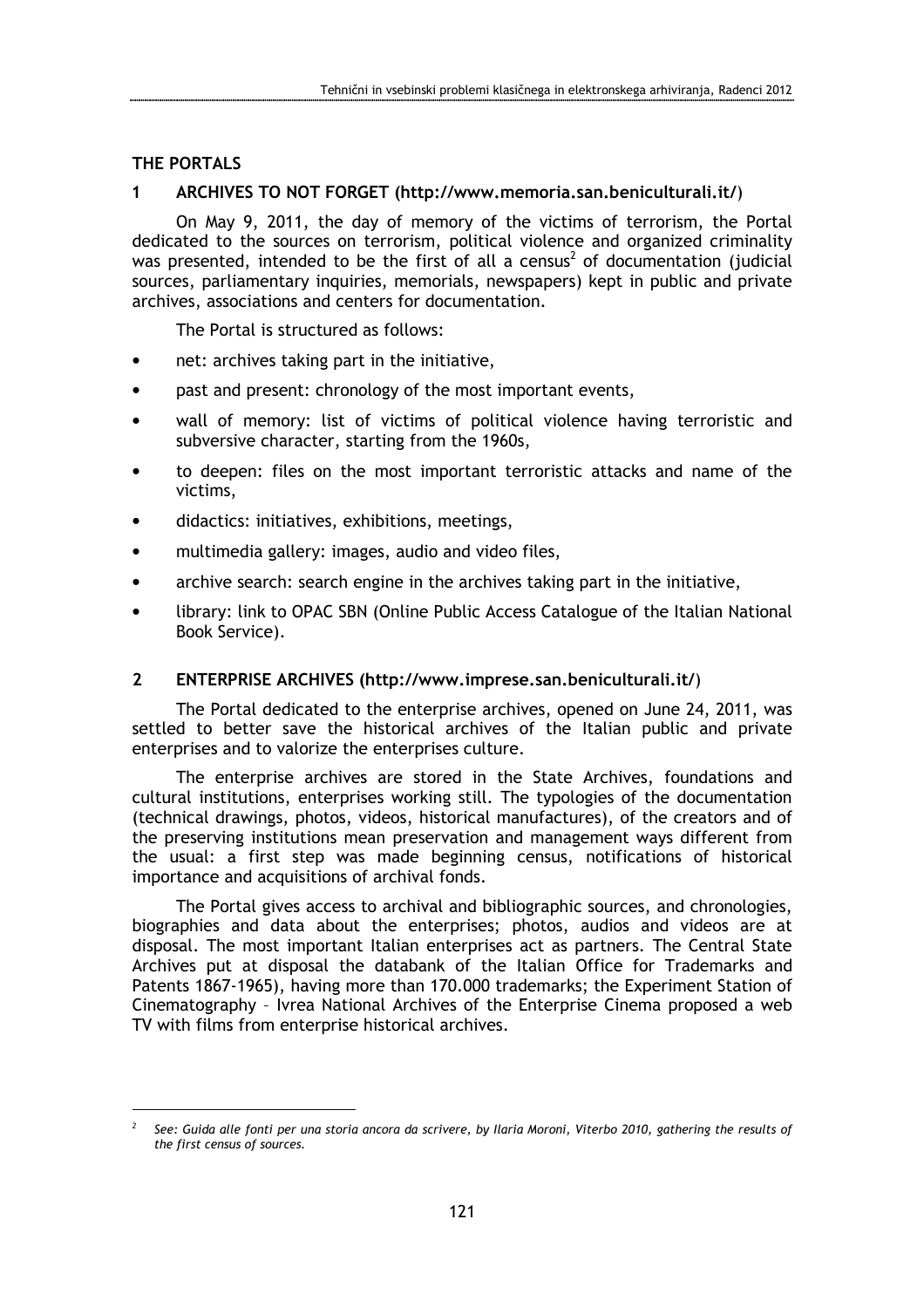The Portal is structured as follows:

- partner: list of the enterprise historical archives and of the preservation institutions taking part in the Portal,
- enterprises: list of more than 1100 enterprises, with a link to the description of the historical archives,
- general chronology: chronology from 1861 to the present time,
- territory chronology: cities where the enterprises are,
- protagonists: biographies of 150 Italian entrepreneurs,
- paths: exhibitions organized by archives and enterprises,
- multimedia gallery: audio and video files, digitized documents,
- archive search: search engine in the archives taking part in the initiative,
- library: link to OPAC SBN (Online Public Access Catalogue of the Italian National Book Service).<sup>3</sup>

On this Portal also some fonds from the State Archives of Trieste have been uploaded, particularly those of Stock spa and of the Triestine Arsenal San Marco.

The State Archives of Trieste preserves some fonds of enterprises working in Trieste during the 19<sup>th</sup> and 20<sup>th</sup> centuries. The most remarkable is the Stock spa, Triestine enterprise for production and selling spirits, founded in 1884 by Lionello Stock, born in Split (Croatia) in 1866 in a family of Jewish merchants, settled very young in Trieste to continue his studies at the Trading Academy. The enterprise was very lucky, and opened new industries first in the countries of the former Austrian-Hungarian Empire, and then in Yugoslavia, Czechoslovakia, Poland, Hungary, Italy, Egypt, Israel, Germany, Australia, USA, Chile, Brazil. In this fond there are 480 archival units, and a list of holdings, the arrangement is ongoing.

In the section "paths" one can find the presentation of the exhibition "Distilling Moments of Carelessness", organized in 2009 by the State Archives of Trieste, and a selection of documents exhibited, digitized and with their metadata: most of the material is made by photos of the plants, machinery, workers, advertising stuff (greeting cards, calendars, labels, and so on).

In their activities for the valorization of the enterprise archives, the State Archives of Trieste made an exhibition in 1998 about the Triestine Arsenal San Marco. Settled in 1861, the Arsenal worked until 1962. The documentation deals with the Triestine shipbuilding from the second half of  $19<sup>th</sup>$  century to nearly the present days, shows shipbuilding, the machinery, the buildings, the working conditions. In the fond are stored the documents produced by the creator (descriptions of the works and calculations, approved drawings, original copies, photo archive, minutes of the Council and the Assembly, registers and documentation related to the personnel) and papers coming from the Triestine Technical Plant, the San Marco Shipyard, the San Rocco Shipyard, and, in general, from United Shipyards of the Adriatic.

 $\overline{a}$ 

<sup>3</sup> Chiara ARTICO, SAN. Sistema archivistica nazionale, in DOK\_SIS 2010 by media.doc, Lubiana 2011.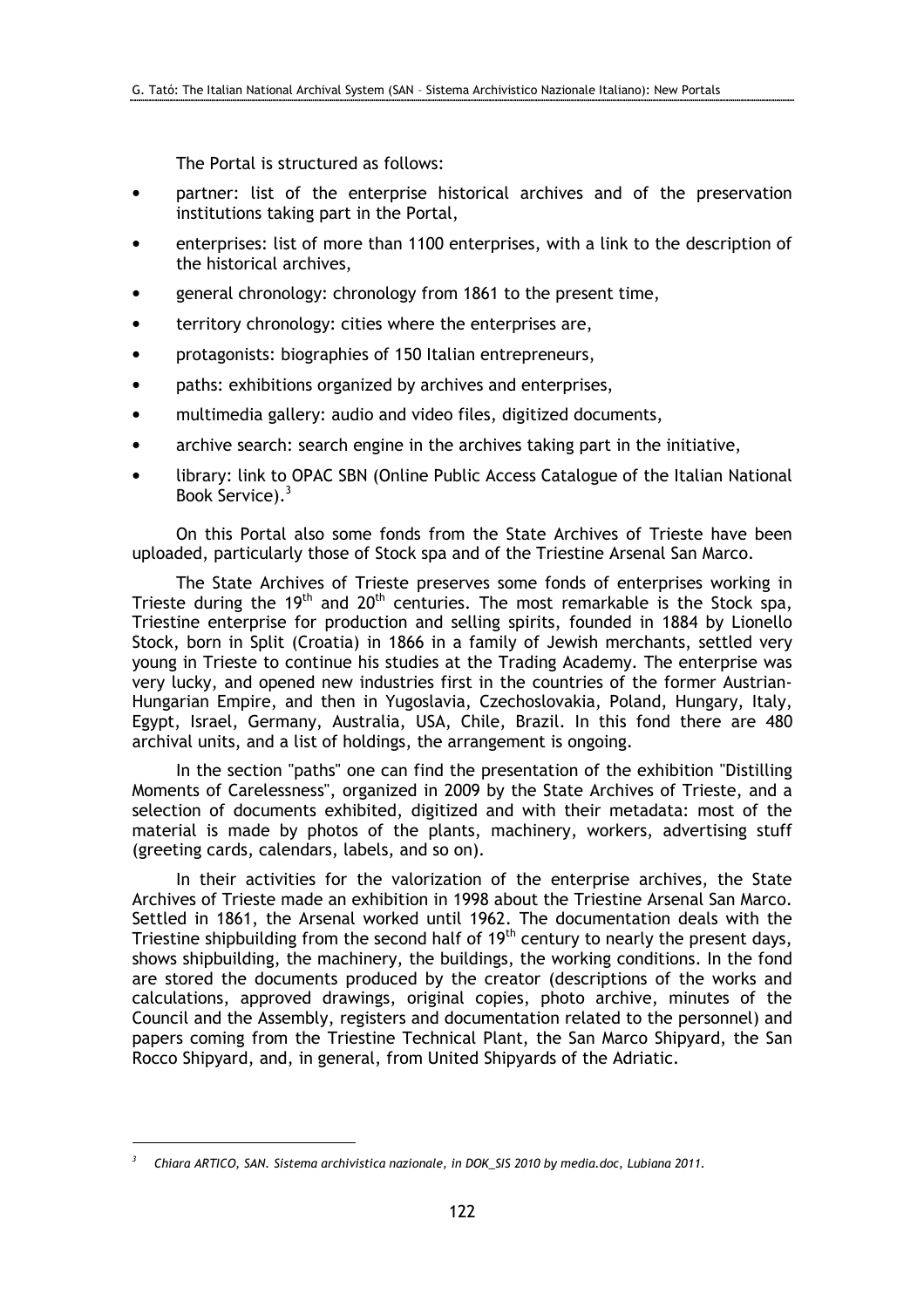### 3 ANCESTORS. ARCHIVES FOR PERSONAL DATA SEARCH (http://www.antenati. san.beniculturali.it/)

The Ancestors Portal stems from the necessity of making available the huge documentation heritage of the State Archives to make personal data and genealogical researches in order to reconstruct the history of families and persons, and also social history in a wider sense. On the Portal one can browse millions and millions of images of registry office registers, retrieving names of people in the acts, getting information on the sources. Thanks to an agreement with FamilySearch International signed in 2011, goal of the Portal is to upload millions and millions of images of registry office registers (part of them taken from microfilms made in the State Archives by the Genealogical Society of Utah starting from the 1970s), to make researches by browsing via computer the acts in the Brows Registers section. Every image is supplied with an archival description with the name of the institution keeping the source, the fond, the sort of the act (birth, wedding, death and related attachments), the place, the date, the registry or box number when existing.

At the same time the Portal will index the person names present in the acts in the Find the Names section. This names databank will be developed also with the help of the users on a voluntary base, by writing to redazione.antenati @beniculturali.it.

The people concerned can get more information in the Territory and Sources section, listing the registry office fonds stored in the institutions. In the same section one can get evidence of the sources for the military service, the notary archives, the cadastre, and so on.

# 4 20TH CENTURY FASHION ARCHIVES (http://moda.san.beniculturali.it)

The 20<sup>th</sup> Century Fashion Archives Portal stems in the SAN to share also to nonspecialists the results of the project  $20<sup>th</sup>$  Century Fashion Archives. This project, developed by the ANAI (Associazione Nazionale Archivistica Italiana – Italian National Archival Association) and fostered by the Directorate General for Archives together with other partners, aims to discover, valorize and make usable a large number of sources, unexplored until now, of the archival, book, audiovisual heritage regarding Italian fashion. The project was presented in Florence on January  $12<sup>th</sup>$ , 2009, in the Sala Bianca in Palazzo Pitti, on the occasion of Palazzo Pitti Gentleman, and spread and implemented in many Italian regions via the initiatives of the ANAI.

The project is structured in a census of the sources, in the cataloguing and digitization of the material held by the archives of some of the most important Italian maisons, in organizing courses and meetings. By means of many research possibilities, the 20<sup>th</sup> Century Fashion Archives Portal gives access to these subjects, from the description of enterprise archives to the visualization of the material held (products, drawings, sketches, photos, administrative and account documentation), and to consult biographies, information about the history of fashion in  $20<sup>th</sup>$  century Italy and in the world. Fashion has a very high artistic and economic value in Italy, and marked international taste from the second after war age thank to the works made by stylists, atelier, dressmakers, which all were the key of success of the "Made in Italy".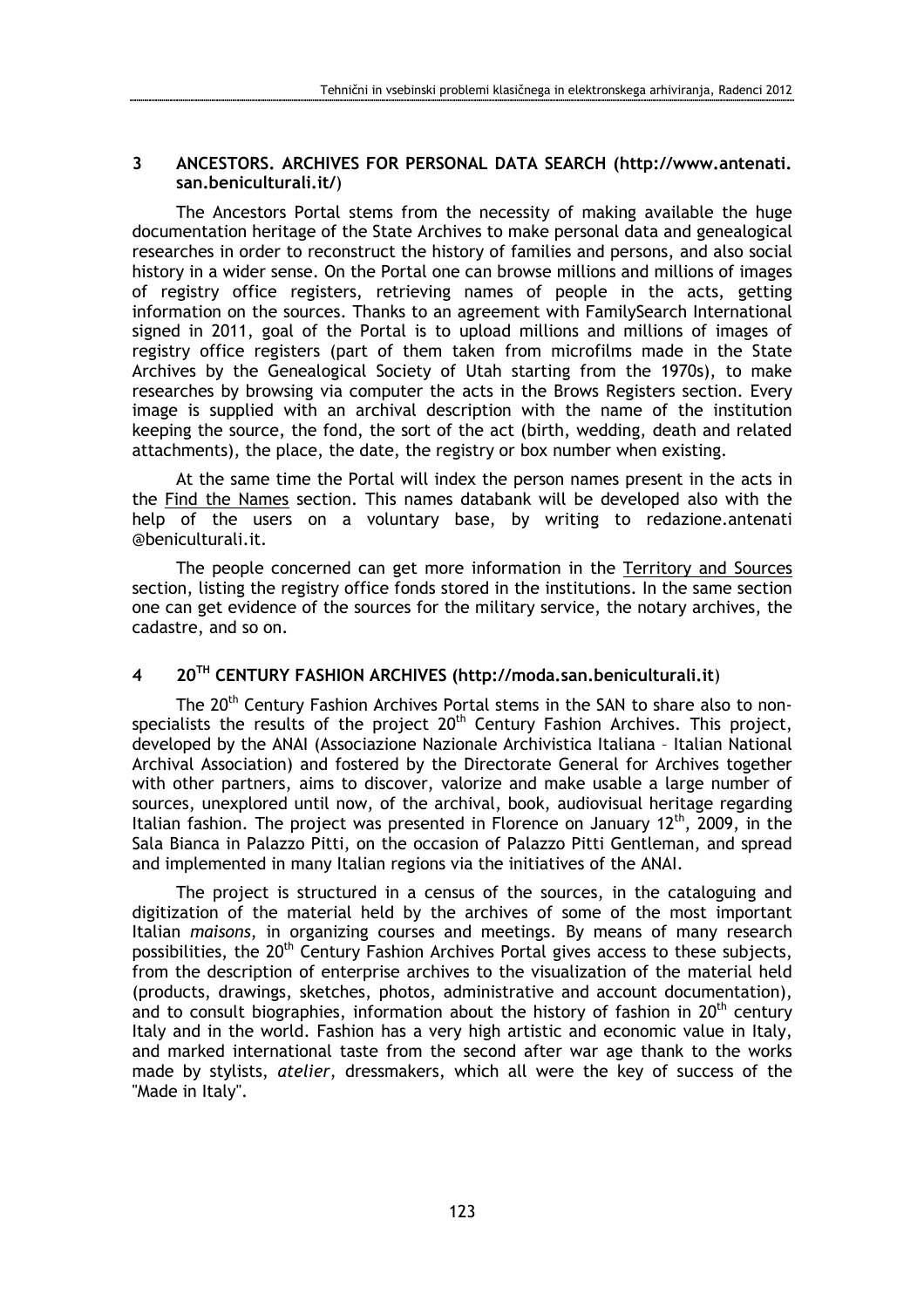The Portal is structured as follows:

- contributors,
- fashion yesterday and today,
- main protagonists,
- research tools.
- multimedia,
- news.
- search.

#### 5 MUSIC ARCHIVES (http://www.musica.san.beniculturali.it/)

The Music Archives Portal aims to give access to the  $20<sup>th</sup>$  century and contemporary musical sources in a general view giving the historical contest, the main protagonists, going in the deep with the technical aspects and reconstructing the iconographic aspect. The Portal gives the description of the creators and the owners. The first results of the whole work, that begun at the end of 2009, were published in spring 2010 in the Online Guide to the 20<sup>th</sup> Century Music Archives, made by the Directorate General for the Archives together with La Stravaganza Association. These description have been uploaded on the SAN to be viewed on the Portal.

The Portal is a work in progress to be implemented in the next future by the support of new subjects aiming to let emerge, preserve and valorize a heritage whose intrinsic nature is under risk of loss. The Portal also gives access to the Audio Archives Network, direct to the preservation, description and valorization of folk music, and aiming to create a network on the whole national territory to give fruition of audio, paper, visual and photo documents acquired by specific initiatives.

The Portal is structured as follows:

- institutions,
- music,
- main protagonists,
- to deepen,
- multimedia gallery,
- archive search,
- research tools.

## 6 TERRITORIES ARCHIVES (www.territori.san.beniculturali.it)

In many Italian State archives are preserved cadastral and cartographic materials, particularly interesting both for a special research about the history of the territories and because of the attractions given by the maps, immediately readable also by non-specialists. This material was in fact already digitized and descript even from the past years.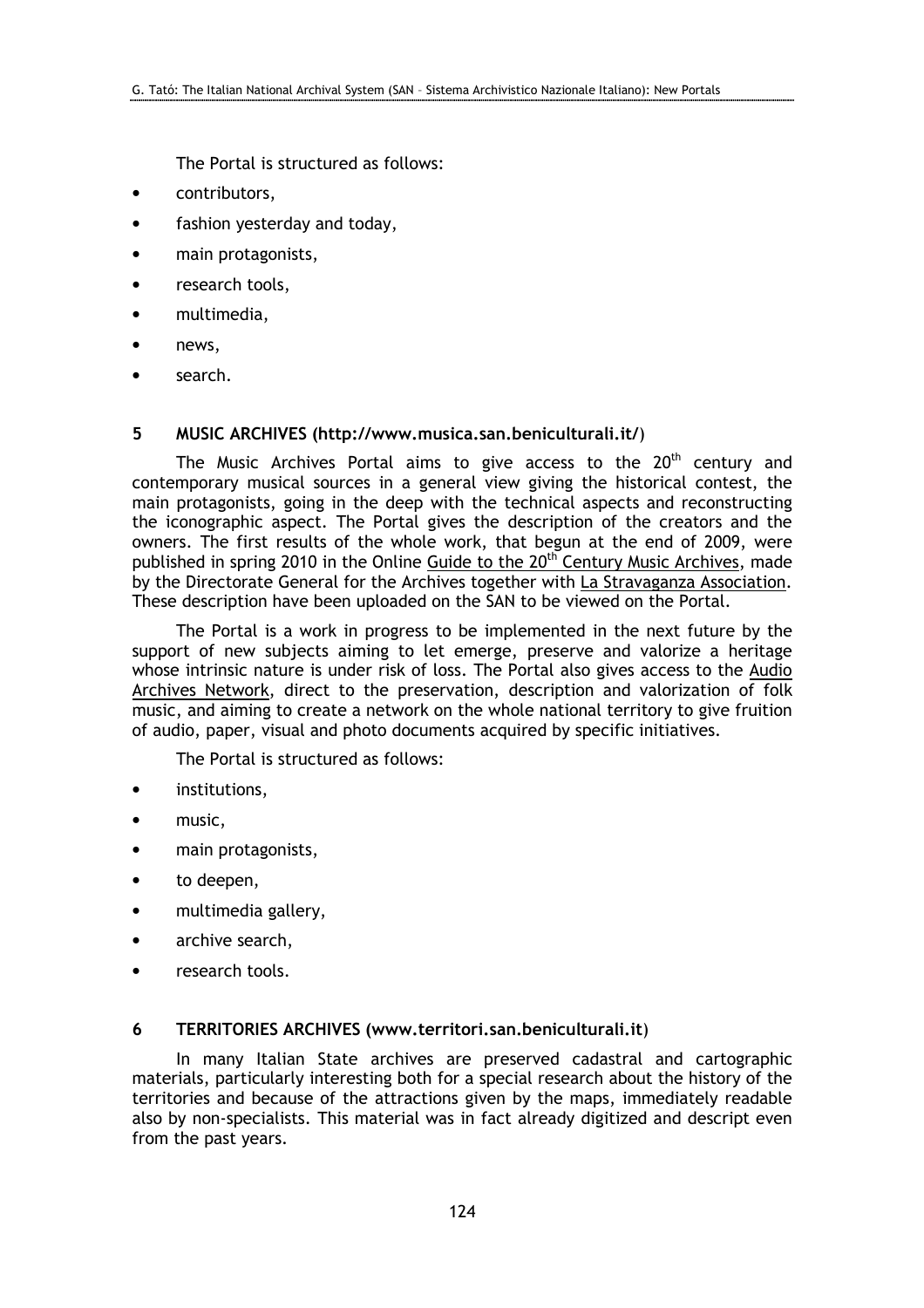The Italian Ministry for Cultural Assets and Activities decided to provide a unitary online tool to give access to the cadastral and cartographic documentation preserved in the State Archives of Genoa, Milan, Trieste and Venice, and to grant in the meantime a possibility of access also to those of other State Archives.

- archive search: the page dedicated to the visualization of an interactive map listing all the institutions taking part in the Portal,
- creators,
- sources: this page is the fulcrum of the Portal and gives to the users a view on all the documentary groups provided by the Portal; by clicking on them, one can focus on a single source, both cadastral or cartographic, and is also provided of a general scheme of the series in order to know whether the source can be used totally or partially, and in this way the institutions can upload also sections of the sources, without being forced to wait for their completion,
- timeline: chronology of the sources,
- geographical access: this page gives access to non-specialist users, since everyone can check the place she/he is interested in, if there are any maps, and in case consult them,
- research: a research in all the databanks is possible, independently of the preservation institution, the creator, the source,
- paths,
- partners,
- chronology,
- protagonists,
- library.

The main characteristic of the Territories Portal is the possibility of providing users with a direct contact with the sources, since it gives access on line to high definition images of the cadastral and cartographic documents to be researched by many and diversified tools of access.

From a technological point of view the Portal is based on a federate web architecture giving the possibility of searching via web remote databanks just like a unique databank. Every institutions still remains in possession and responsible for its documentation but can in the meantime share it with other institutions in order to facilitate and strengthen its use.

The Territories Portal can therefore valorize the many projects of digitization of the cadastral and cartographic sources which have been going on during the last decades, is the tool that safeguard the total autonomy of the institutions and in the meantime provides users with a whole vision of the cadastral and cartographic sources, in this way perfectly interpreting the aims of the SAN, to which it is related.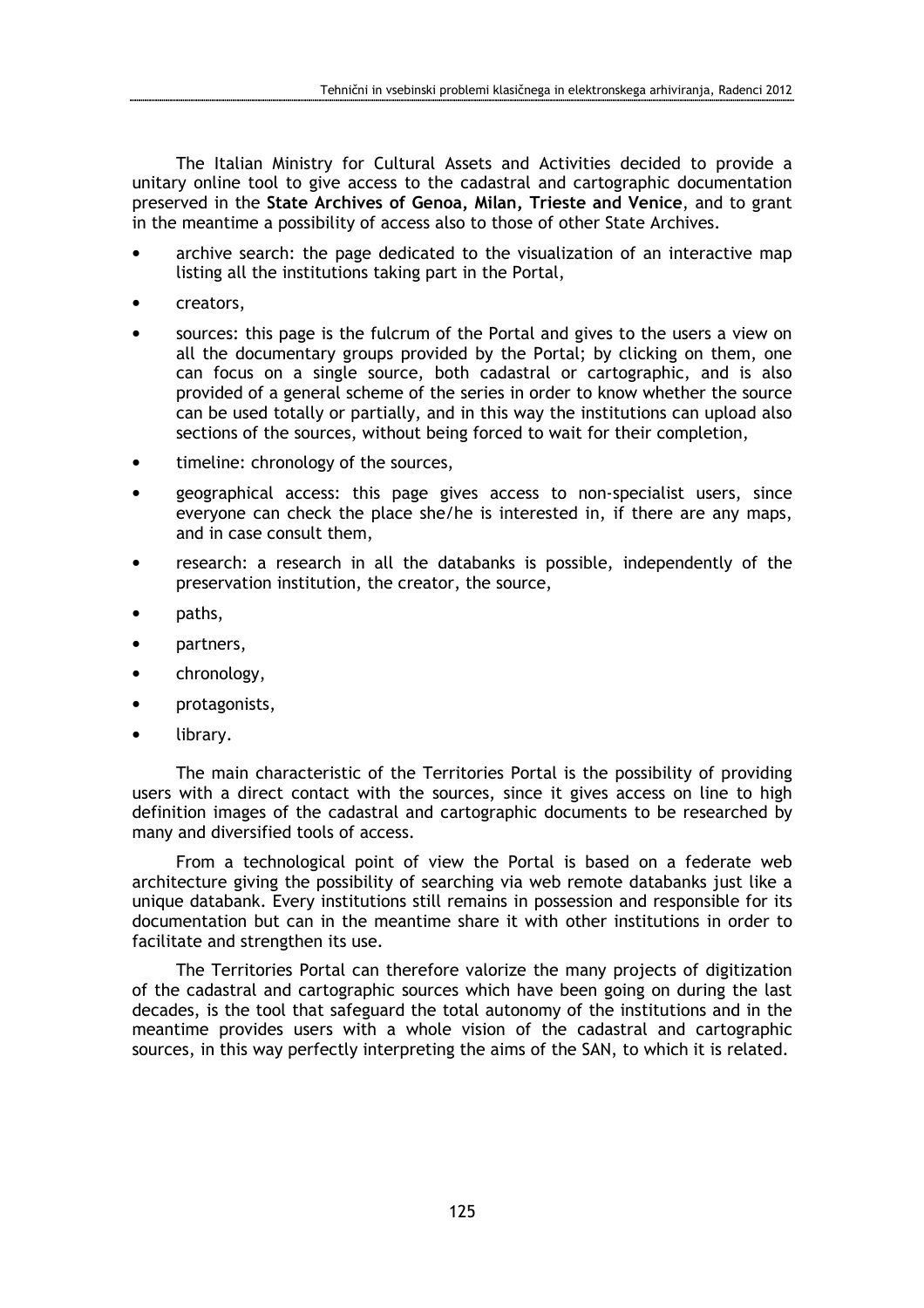### 7 MULTIMEDIA HISTORICAL ARCHIVES OF THE MEDITERRANEAN SEA (www.archividelmediterraneo.org)

The Multimedia Historical Archives of the Mediterranean Sea is a national project promoted by the State Archives of Catania and groups some of the most important Italian State Archives that are real capitals of the Mediterranean Sea memory. It has a great cultural value and is based on an elaborate digital system, and fosters a reinterpretation of the history of the Mediterranean Sea in the second millennium via a very large amount of documents and cartographic collections preserved by the historical archives of Italy and the Mediterranean countries conveniently digitized, listed and organized in databanks in an only one multimedia archive usable online through a multilingual portal equipped with innovative research functions and knowledge management. The interoperability of @SSM with external sources is made by an ontology based approach, and this gives the possibility of managing every data model and of guaranteeing a possibility of integration with every external source. The integration of external data can be made by interpreting the data received on the ontology based model of @SSM, or in case the external sources already use an anthology based model by using the imported ontology. Beyond having a very flexible structure, the advantage in using ontology is giving support to reasoning. There exist in fact semantic systems of rules and languages which can be used on structured data following ontology models. This approach gives to @SSM a possibility of opening to future semantic developments not only on its own data but also to those coming from federate external fonts.

## **CONCLUSIONS**

The whole project is ambitious, but it was also developed in a reasonable space of time, thanks to the synergy put into field by the Directorate General of the Archives and the enthusiasm the various Institutions worked with, on one hand in order to retrieve the already existing data and to adapt them to the new system, and on the other hand to make available for the web archival fonds not handled yet.

In this way, that virtual study hall was positively opened, about which much was talked on but couldn't have any implementation yet: it was like if at a certain point, kind of a magic, one could finally reap all the fruits of one's labor, a long lasting patient work yet hidden to most people!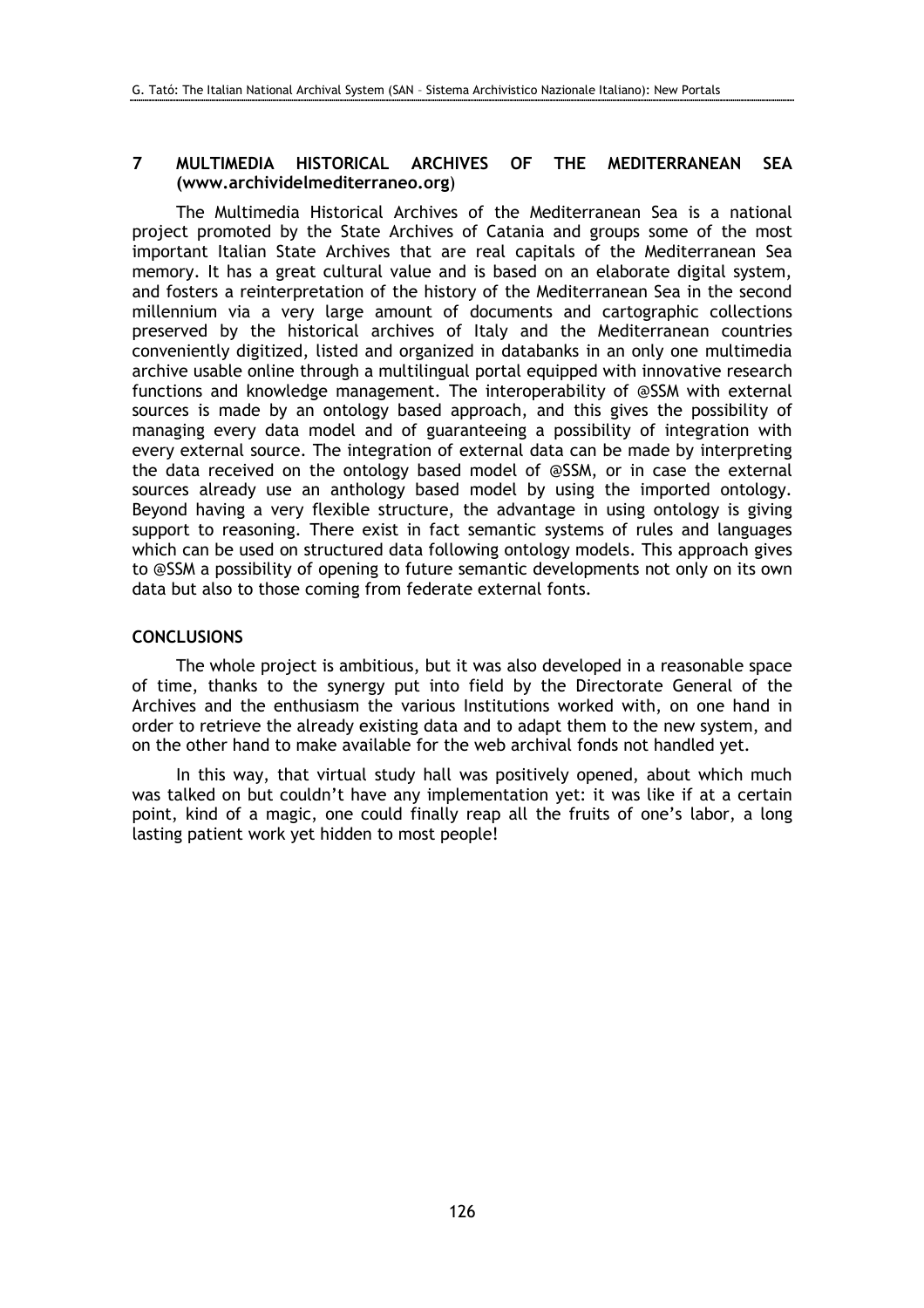\*\*\*\*\*\*\*\*\*\*\*\*\*\*\*\*\*\*\*\*\*\*\*\*\*\*\*\*\*\*\*\*\*\*\*\*\*\*\*\*\*\*\*\*\*\*\*\*\*\*\*\*\*\*\*\*\*\*\*\*\*\*\*\*\*\*\*\*\*\*\*\*\*\*\*\*\*\*\*\*\*\*\*\*\*\*\*\*\*\*\*\*\*\*\*\*\*\*\*\*\*\*\*\*\*

#### APPENDIX

Agreement for promoting and effecting the National Archival System

 $[...]$ 

Para 2

(National Archival System)

In order to give effect to the purposes listed in Para 1, the Ministry, through the Directorate General for the Archives, in agreement with the Regions, the Selfgoverning Provinces, UPI and ANCI, promotes and effects the National Archival System (hereinafter: SAN).

The SAN is based on the cooperation between the Ministry, the Regions and the local institutions, and with other public and private institutions being in ownership or possession of archives having a particularly important historical interest, with a special attention to Universities and Cultural Institutions.

The SAN, as result of an inter-institutional cooperation, pursues the following goals:

- promoting ways of coordination and sharing in planning, sustaining and fulfillment of interventions of preservation of the national archival heritage and implementing its knowledge;
- implementing the services for the access of users to the research in and the reference of the archives, also online and in digital format;
- fostering the circulation at a local, national and international level, of the information about the national archival heritage, the preservation institutions, the ways of reference, the research tools, the content of the documentations;
- harmonizing the training courses and the professional development of the archivists and the other operators on the field, also together with Universities and professional associations;

The SAN promotes the spreading of innovation and good practice and a sgared participation in international projects.

\*\*\*\*\*\*\*\*\*\*\*\*\*\*\*\*\*\*\*\*\*\*\*\*\*\*\*\*\*\*\*\*\*\*\*\*\*\*\*\*\*\*\*\*\*\*\*\*\*\*\*\*\*\*\*\*\*\*\*\*\*\*\*\*\*\*\*\*\*\*\*\*\*\*\*\*\*\*\*\*\*\*\*\*\*\*\*\*\*\*\*\*\*\*\*\*\*\*\*\*\*\*\*\*\*

#### **BIBLIOGRAPHY**

- P.Carucci, M.Guercio, Manuale di archivistica, Roma, Carocci, 2009.
- G.Tatò, Progetto per la creazione di un archivio digitale delle serie Mappe ed Elaborati del fondo Catasto Franceschino (1817 -1862), in DOK\_SIS 2010 by media.doc, Lubiana 2010.
- G. Tatò, Turismo, formaggi e ….archivi! Quali progetti europei, in Atlanti, 21 (2011), Trieste 2011.